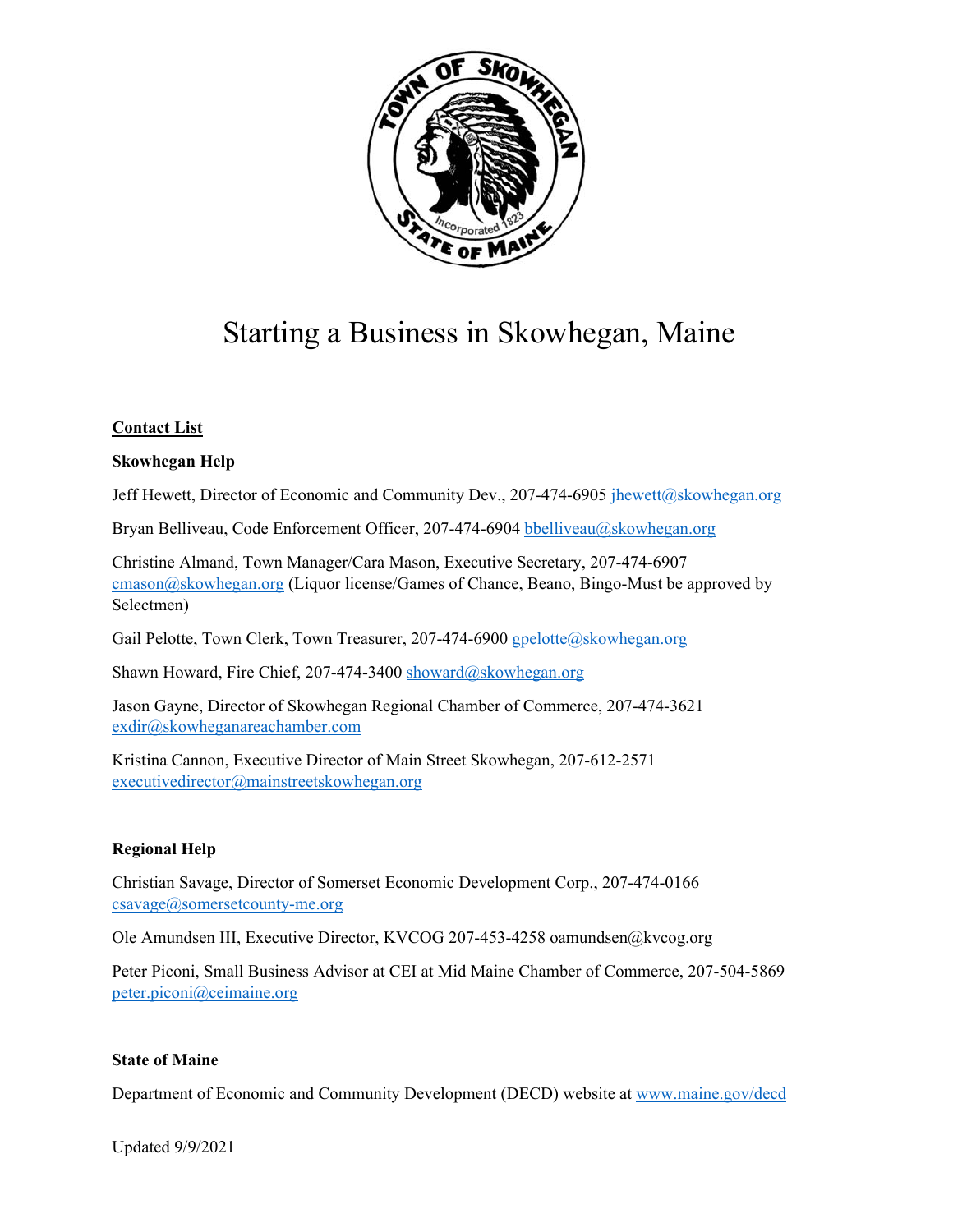## **Business Plan**

A business plan is an essential roadmap for business success. This living document generally projects 3-5 years ahead and outlines the route a company intends to take to grow revenues. Check out the SBA website on Starting a Business at www.sba.gov/category/navigationstructure/starting-managing-business/starting-business.

There is free help in putting together a business plan at the Small Business Development Center at CEI at Mid Maine Chamber of Commerce located at 50 Elm Street Waterville Maine or call and talk with Peter Piconi at 207-504-5869 or you can email him at peter.piconi $\omega$ ceimaine.org.

## **Fees for businesses by Town ordinances**

| Bowling, pool and shooting galleries          | \$ 30                                 |
|-----------------------------------------------|---------------------------------------|
| Circuses and Carnivals                        | \$30/day                              |
| Innkeepers and victualers, and lodging houses | \$30                                  |
| Junkyards and auto graveyards                 | \$100/year                            |
| Pinball machines                              | \$30                                  |
| Pawnbrokers                                   | \$55                                  |
| Taxi Vehicle Permits                          | \$50.00 per vehicle $/$ \$25.00 after |
|                                               | October 1st.                          |
| <b>Taxi Driver Permits</b>                    | \$31.00 / \$18.50 after October 1st   |
|                                               |                                       |

\*\* if any additional questions regarding fees for taxi cabs, please contact the Police Department

#### **Businesses that serve food/drink or alcohol**

#### Licenses for victualer:

No person shall operate as a victualer within the Town of Skowhegan unless licensed to do so by the Town, unless specifically waived by the Town. Applications for victualers' licenses shall be made in writing upon forms supplied by the Skowhegan Town Clerk and shall state the name of the applicant; his residence and mailing addresses; the name of the business to be conducted; his business address; the location(s) to be used; residence and business telephone numbers; and the date of the application. Upon receipt of the application, the Town Clerk shall refer the same to the Code Enforcement Officer for a determination to assure compliance with the ordinances, statutes and regulations of the Town of Skowhegan and the State of Maine.

"Victualer" means a person who serves food or drink prepared for consumption on the premises by the public.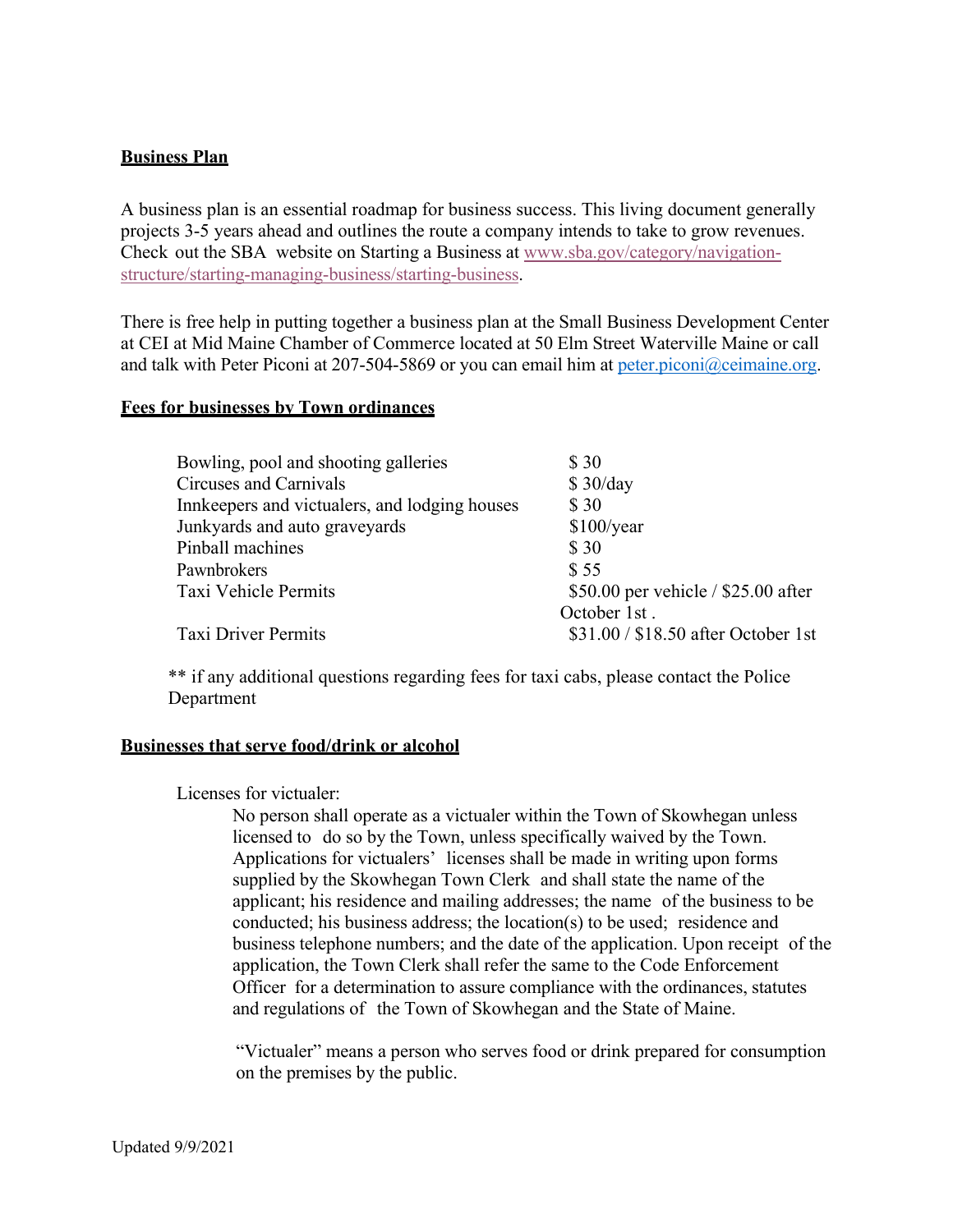Applications for Victualer license are available from the Town Manager Office at 207- 474-6907.

# **General Information for all businesses**

 If you want to register your business name with the Town, not a requirement License of business name Cost \$10 Where: Town Clerks office at 207-474-6900

# **All Businesses need the following**

# Occupying an existing space with no changes

Certificate of Occupancy

• No cost inspection from Code Enforcement and/or Skowhegan Fire Department. They will review for any code or life safety violations. This is best to have done before signing lease.

Where: Code Enforcement office at 207-474-6904 or bbelliveau $\omega$ skowhegan.org

Occupying a new space or making changes to an existing space

- Certificate of Occupancy see above
- Any required building/plumbing permits needed to make changes to the building and/or business space.

Where: Code Enforcement office at 207-474-6904 or bbelliveau@skowhegan.org

# **Financing Help**

The Town of Skowhegan has loan funds available, if your business needs some help in starting or expanding please contact the Economic and Community Development office at 207-474- 6905 or email at  $\frac{\text{info}(a)$ skowhegan.org.

# **Existing Programs in Skowhegan**

Micro Loan Program - Business based or will be located in Skowhegan

- $\bullet$  Up to \$5000
- Primarily small businesses with a gross income of less than One hundred thousand dollars (\$100,000.00).
- RLF Program Business based or will be located in Skowhegan
	- Up to \$100,000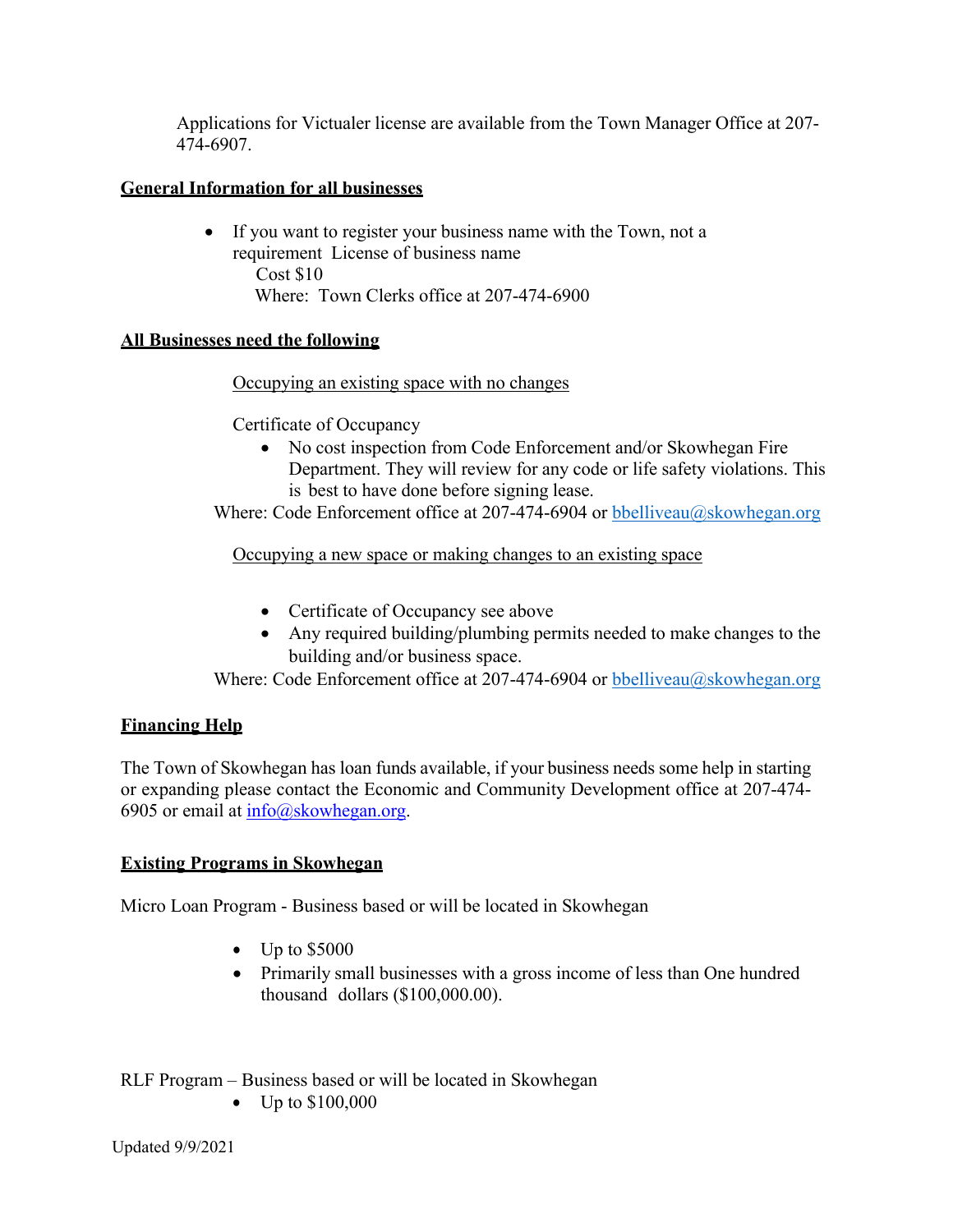• No total funding of Projects

TIF –Tax Increment Financing

• https://www.skowhegan.org/460/General-Info-on-TIFs

# **KVCOG – Revolving Loan Fund**

In order to be eligible for the business loan program, the business must be located in Kennebec, Somerset, or western Waldo County. The business must be unable to finance the proposed project from its own resources or through commercial credit or other Federal, State or local programs at reasonable rates and terms. For more information, please check out KVCOG's website at https://kvcog.org/business-services/business-financing.

Loans up to \$150,000

# **Somerset Economic Development Corp**

The Somerset Economic Development Corp has Revolving Loan Funds for any business in Somerset County. For more information contact Christian Savage at 207-474-0166 or check out Somerset Economic Development Corp website at https://www.somerseteconomicdevelopment.com/financing.

## **Business Organizations**

**Skowhegan Area Chamber of Commerce** - The Chamber takes an active role in the community as well, promoting events, planning activities and coordinating the talents of local business people with issues from economic development to tourism. Whether you're here to visit or here to stay, the Skowhegan Regional Chamber of Commerce is pleased to be at your service. For more information please check out our website at www.skowheganchamber.com or contact us at 207- 474-3621 or by email exdir@skowheganareachamber.com.

**Main Street Skowhegan-**is a non-profit, 501(c)3 organization that relies on volunteer teams of committed people to improve Skowhegan's downtown in 4 ways, below. If one of these areas interests you, contact us. There are also many smaller ways you can help out. We love talking to people who care about downtown! For more information please check out our website at mainstreetskowhegan.org or contact us at 207-612-2571 or by email info@mainstreetskowhegan.org.

- 1. Design: works on the shared space of downtown to create an attractive, coordinated, and quality image of Skowhegan by capitalizing on its unique assets and heritage.
- 2. Organization: develops relationships with key stakeholders, leads the fundraising effort, and cultivates volunteerism.